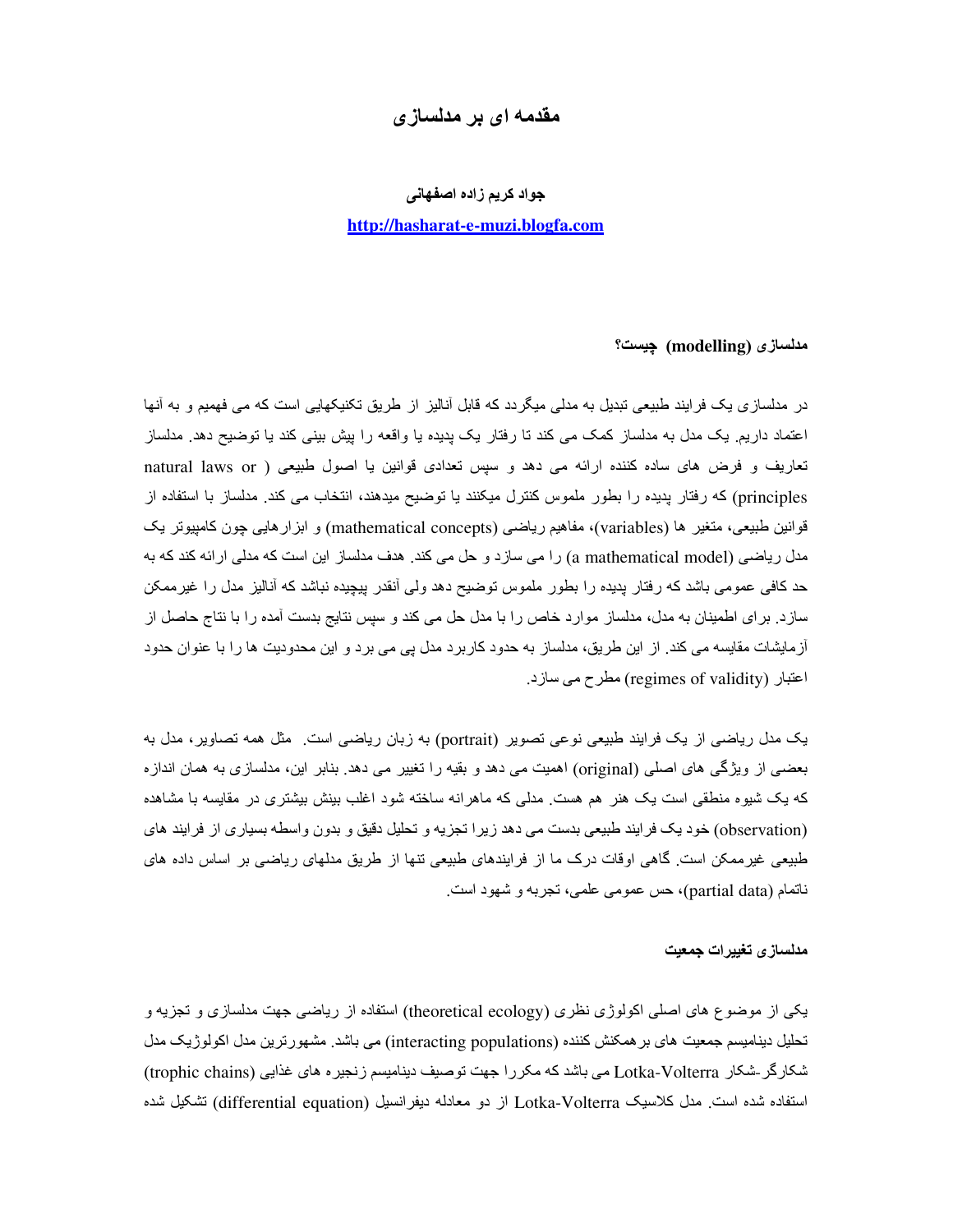است که سیکلهای دوره ای منظم در یک بر همکنش منبع-مصرف کننده (resource-consumer interaction) را نشان می دهد. بر خلاف مدلهای کلاسیک دیگر که سیستم همگام (synchronized) میزبان-پار از پتوئید با نسلهای مجز ا (discrete) را توصیف می کنند، مدل Lotka-Volterra فرض می کند که نسلهای جمعیتهای بر همکنش کننده بطور کامل همبوشانی دارند (overlapped) و فرأیندهای تولد و مرگ بیوسته (continuous) هستند.

مدلسازی و معادلات دیفرانسیل

١ ـ مفاهيم نابع (function) (variable) متغير (derivative) مشتق متغير مستقل (the independent variable): اساسا زمان (time [t]) ميباشد. معادله دیفرانسیل معمولی ([Ordinary differential equation [ODE]): معادله ای منشکل از یک نابع یک منغیر، (y(t، و یک یا چند مشتق آن شناسه (identity) فاصله (interval) راه حل (solution): تابع y(t یک راه حل یک ODE است اگر وقتی در آنODE جایگزین شود یک شناسه برای تمام t در بعضي فواصل ايجاد كند. (ty-plane) ty منحنی راه حل (solution curve): گراف یک راه حل (y(t در صفحه ty. فرمول راه حل (solution formula): فرمولي كه يك راه حل تعريف شده در يك فاصله را توصيف كند. وضعیت ابتدایی (initial condition): مقادیر معین یک راه حل (y(t یک ODE (یا تعدادی از مشتق های (y(t) در .  $t_0$  نقطه مشخص مسئله مقادير ابتدايي (initial value problem [IVP]): يك ODE) همراه با اوضاع ابتدايي در يك زمان معين 10 .

# ٢- فرمول راه حل (solution formula)

(t-interval) t فاصله

یادمشتق (antiderivative): یادمشتق تابع f(t) در یک فاصله t عبارت است از تابع F(t) بطوریکه F'(t) = f(t) برای تمام t در آن فاصله. پادمشتق گیری (antidifferentiation) یک راه کار کلیدی در پیدا کردن فرمول های راه حل می  $y = y = 0$ باشد ِ اگر در ODE نظیر  $f(t)$  ،  $y' = f(t)$  بک تابع پیوسته در یک فاصله t باشد آنگاه فرمول راه حل بصورت بک باشد با است و C میتواند هر مقدار ثابتی باشد. F(t) و F(t) + C به مقدار ثابتی باشد. F(t) + C

مدلسازها از ODEs برای خلق مدل استفاده می کنند و سپس تکنیک های بکار می برند تا اطلاعاتی را از مدلها استخراج کنند. تکنیکهای تحلیلی (analytical techniques) مشتمل بر راههایی هستند که فرمول راه حل را برای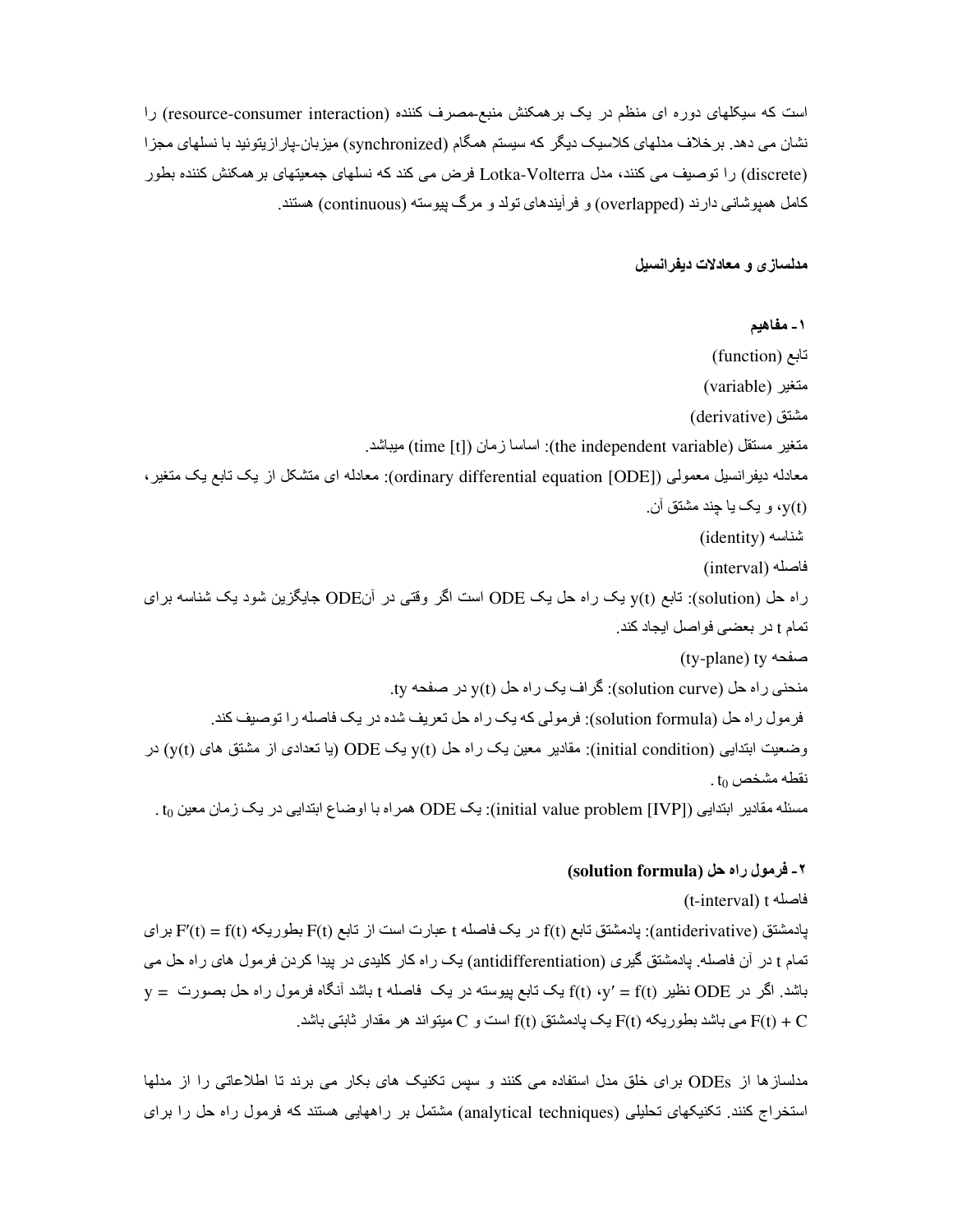معادله دیفرانسیل بیدا میکنند. مسیر کیفی (the qualitative approach) روشهای مختلفی را بکار می برد تا ویژگیهای راه حل ها را مشخص نماید، روشهایی که متکی به داشتن یک فرمول راه حل دم دست نیستند. در مسیر عددی (numerical approach) یک راه حل تقریبی برای IVPs بدست می آید و بطور گرافیکی ترسیم می گردد.

## (compartment models) مدل های کوپه ای

مدل های کوپه ای مدلهایی هستند بر اساس نرخ تغییرات (rates of change) یک ماده (substances) که به کوپه ها (compartments) وارد و از أن ها خارج مي شود.

Net Rate of Change = Rate in  $-$  Rate out مثال: جمعيت يک گونه ماهي صرفنظر از مهاجرت به داخل (immigration) و خارج (emigration) از جمعيت را در نظر بگیرید<sub>.</sub> ورودی به جمعیت از طریق تولد (birth) و خروجی جمعیت از طریق مرگ و میر (death) و صید (harvesting) می باشد پس قانون تعادل برای این جمعیت بصورت زیر می باشد.

 $y'(t) = \text{birth rate} - (\text{death rate} + \text{harvesting rate})$  $y'(t) = b y(t) - (m y(t) + H)$ 

> $v'(t)$ نرخ تغییر ات جمعیت t بمعيت در زمان t b نرخ تولد m نرخ مرگ و میر H نرخ صيد توسط ماهيگيران

b و m نرخ های ثابت (rate constants) غیر منفی (صفر یا مثبت) هستند.

اگر  $a = b - m$  باشد دار ہم

 $y' = a y - H$  (1) a یک ثابت مثبت (positive constant) می باشد که از طریق مشاهدات (observation) مشخص می گردد و به آن ثابت رشد (the growth constant) می گویند.

 $y' = a y - H$ ,  $y(t_0) = y_0$  (2)

و با t $_0 = 0$  شروع کنیم IVP زیر را خواهیم داشت